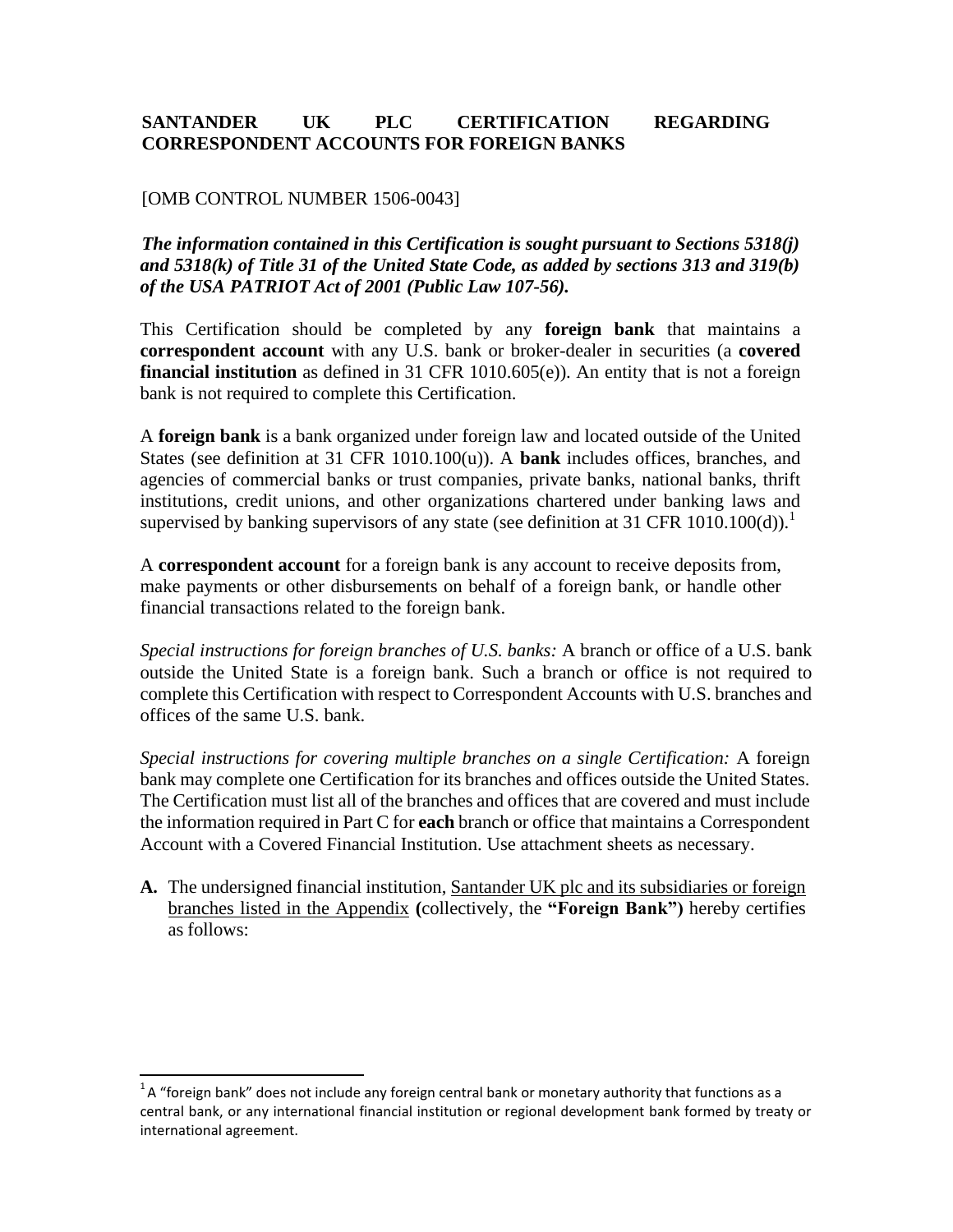# **B. Correspondent Accounts Covered by this Certification:** Check **one** box.

 $|\boldsymbol{v}|$ This Certification applies to **all** accounts established for Foreign Bank by Covered Financial Institutions.

This Certification applies to Correspondent Accounts established by

(name of

Covered Financial Institution(s)) for Foreign Bank.

**C. Physical Presence/Regulated Affiliate Status:** Check **one** box and complete the blanks.

 $|\bm{\mathsf{v}}|$ Foreign Banks maintains a **physical presence** in any country. That means:

- Foreign Bank has a place of business at the following street address: Please see Appendix where Foreign Bank employs one or more individuals on a full-time basis and maintains operating records related to its banking activities.
- The above address is in Please see Appendix (insert country), where Foreign Bank is authorized to conduct banking activities.
- Foreign Bank is subject to inspection by Please see Appendix , (insert Banking Authority), the banking authority that licensed Foreign Bank to conduct banking activities.

Foreign Bank does not have a physical presence in any country, but Foreign Bank is a **regulated affiliate**. That means:

• Foreign Bank is an affiliate of a depository institution, credit union, or a foreign bank that maintains a physical presence at the following street address:

where it employs one or more persons on a full-time basis and maintains operating records related to its banking activities.

- The above address is in  $(insert country)$ , where the depository institution, credit union, or foreign bank is authorized to conduct banking activities.
- Foreign Bank is subject to supervision by **Same Accord Service Contract** (insert Banking Authority), the same banking authority that regulates the depository institution, credit union, or foreign bank.

Foreign Bank does **not** have a physical presence in a country and is **not** a regulated affiliate.

**D. Indirect Use of Correspondent Accounts:** Check box to certify.

 $|\bm{\sqrt}|$ No Correspondent Account maintained by a Covered Financial Institution may be used to indirectly provide banking services to certain foreign banks. Foreign Bank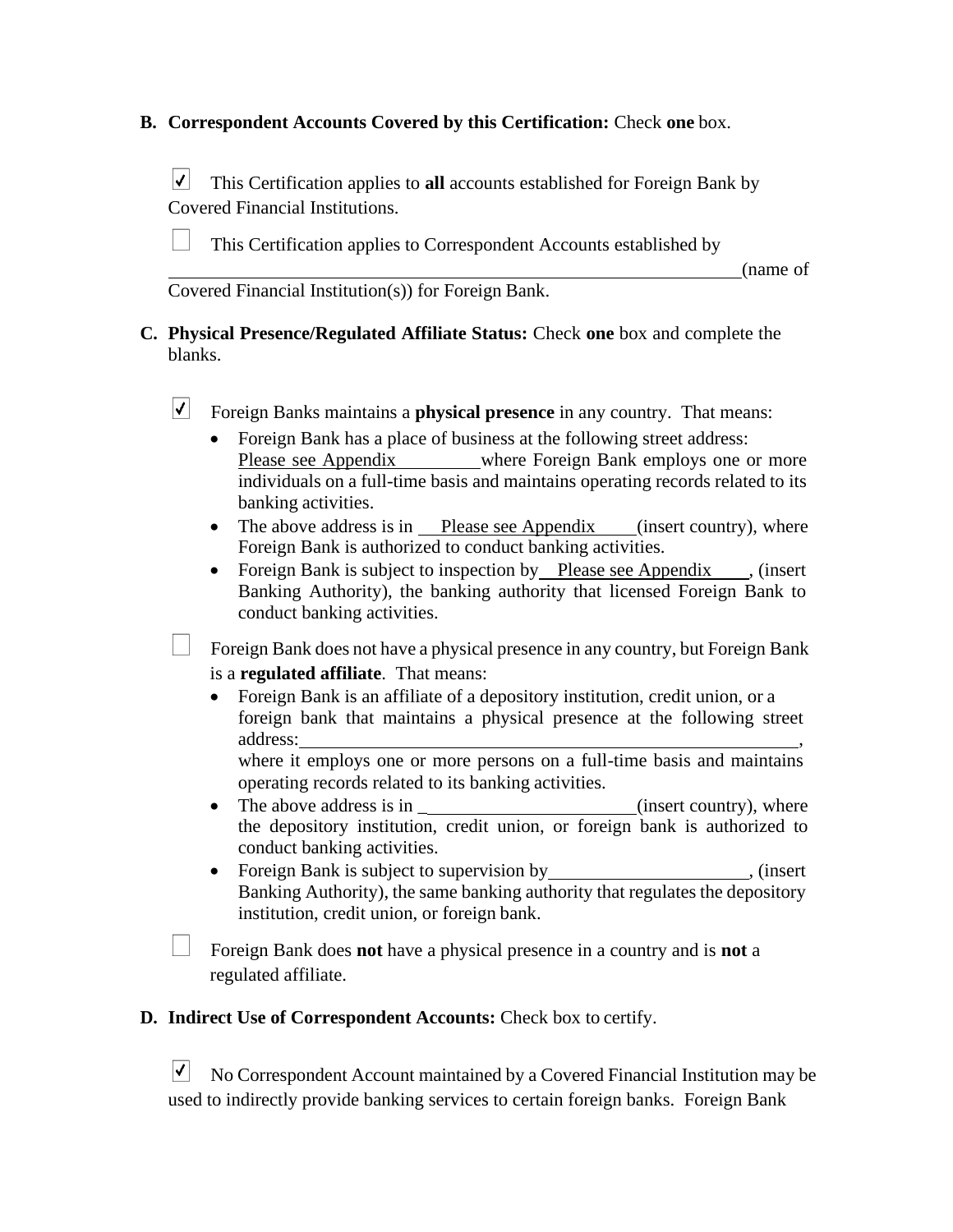hereby certifies that it does **not** use any Correspondent Account with a Covered Financial Institution to indirectly provide banking services to any foreign bank that does not maintain a physical presence in any country and that is not a regulated affiliate.

- **E. Ownership Information:** Check box 1 or 2 below, **if applicable.**
	- 1. **Form FR Y-7 is on file.** Foreign Bank has filed with the Federal Reserve Board a current Form FR Y-7 and has disclosed its ownership information on Item 4 of Form FR Y-7.
	- 2. **Foreign Bank's shares are publicly traded.** Publicly traded means that the shares are traded on an exchange or an organized over-the-counter market that is regulated by a foreign securities authority as defined in section 3(a)(50) of the Securities Exchange Act of 1934 (15 U.S.C. 78c(a)(50)).

If **neither** box 1 or 2 of Part E is checked, complete Item 3 below, **if applicable.**

 $|\boldsymbol{\mathcal{V}}|$ 3. Foreign Bank has no **owner(s)** except as set forth below. For purposes of this Certification, **owner** means any person who, directly or indirectly, (a) owns, controls, or has power to vote 25 percent or more of any class of voting securities or other voting interests of Foreign Bank; or (b) controls in any manner the election of a majority of the directors (or individuals exercising similar functions) of Foreign Bank. For purposes of this Certification, (i) **person** means any individual, bank, corporation, partnership, limited liability company or any other legal entity; (ii) **voting securities or other voting interests** means securities or other interests that entitle the holder to vote for or select directors (or individuals exercising similar functions); and (iii) members of the same family  $\frac{2}{3}$  shall be considered one **person**.

Santander UK plc is fully owned by Santander UK Group Holdings plc, which is in turn wholly owned by Banco Santander S.A., Paseo de Pereda 9–12 39004, Santander, Spain whose shares are publicly traded. Publicly traded means that the shares are traded on an exchange or an organised over-thecounter market that is regulated by a foreign securities authority as defined in section 3(a)(50) of the Securities Exchange Act of 1934 (15 U.S.C. 78c(a)(50)). Banco Santander, S.A. is regulated by the Bank of Spain.

The Santander UK plc subsidiaries are wholly owned by Santander UK plc, 2 Triton Square, Regent's Place, London, NW1 3AN, England

 $2$ The same family means parents, spouses, children, siblings, uncles, aunts, grandparents, grandchildren, first cousins, stepchildren, stepsiblings, parents-in-law and spouses of any of the foregoing. In determining the ownership interests of the same family, any voting interest of any family member shall be taken into account.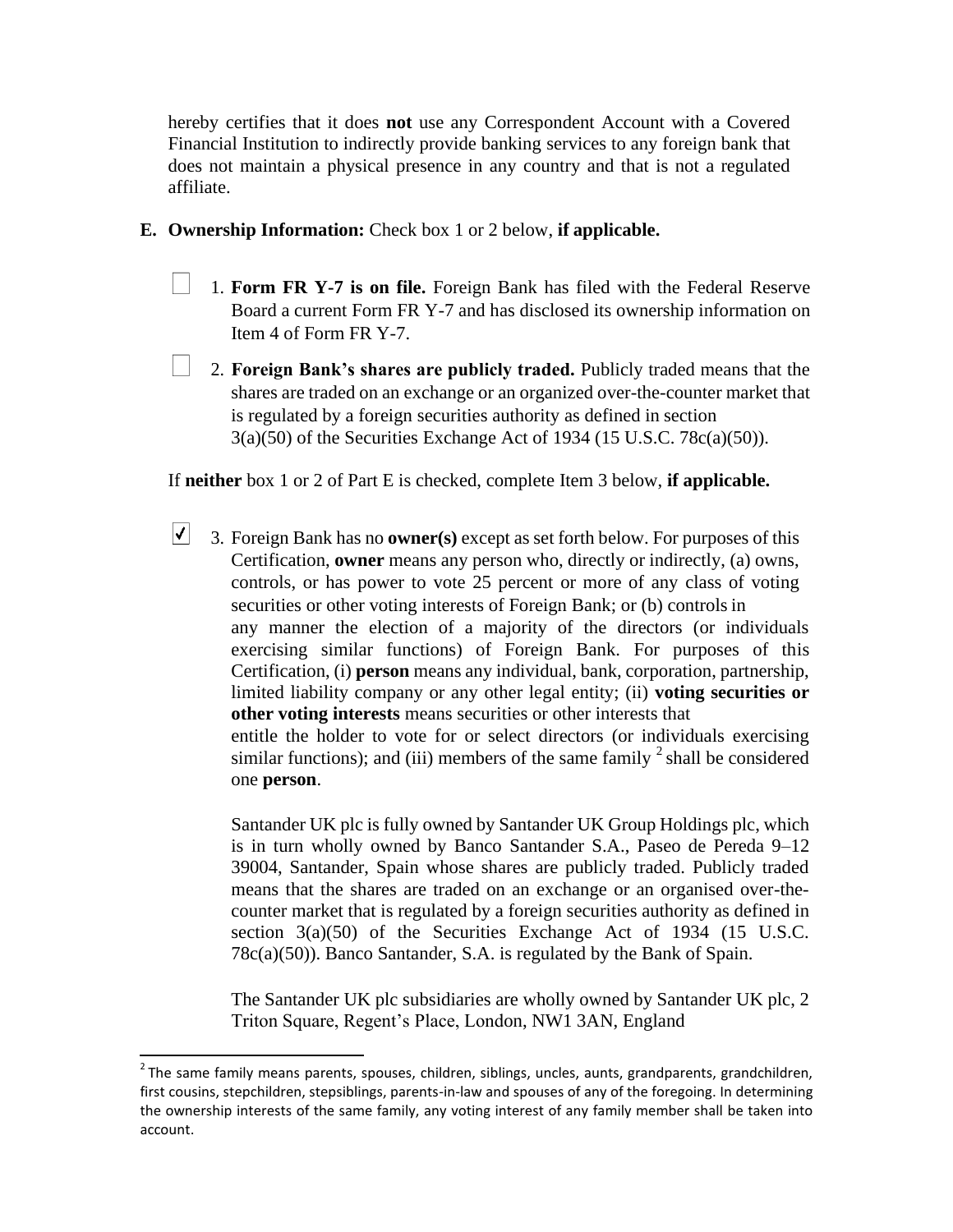**F. Process Agent:** complete the following.

The following individual or entity:  $C T$  Corporation System is a resident of the United States at the following street address: 28 Liberty Street, New York, NY 10005, **and** is authorised to accept service of legal process on behalf of Foreign Bank from the Secretary of the Treasury or the Attorney General of the United States pursuant to Section 5318(k) of title 31, United States Code.

# **G. General**

Foreign Bank hereby agrees to notify in writing each Covered Financial Institution at which it maintains any Correspondent Account of any change in facts or circumstances reported in this Certification. Notification shall be given within 30 calendar days of such change.

Foreign Bank understands that each Covered Financial Institution at which it maintains a Correspondent Account may provide a copy of this Certification to the Secretary of the Treasury and the Attorney General of the United States. Foreign Bank further understands that the statements contained in this Certification may be transmitted to one or more departments or agencies of the United States of America for the purpose of fulfilling such departments' and agencies' governmental functions.

I, Marco Mukherjee certify that I have read and understand this Certification, that the statements made in this Certification are complete and correct, and that I am authorized to execute this Certification on behalf of Foreign Bank.

Santander UK plc

 Marco Mukherjee Director of Financial Crime (MLRO)

Executed on this  $1<sup>st</sup>$  day of June 2022.